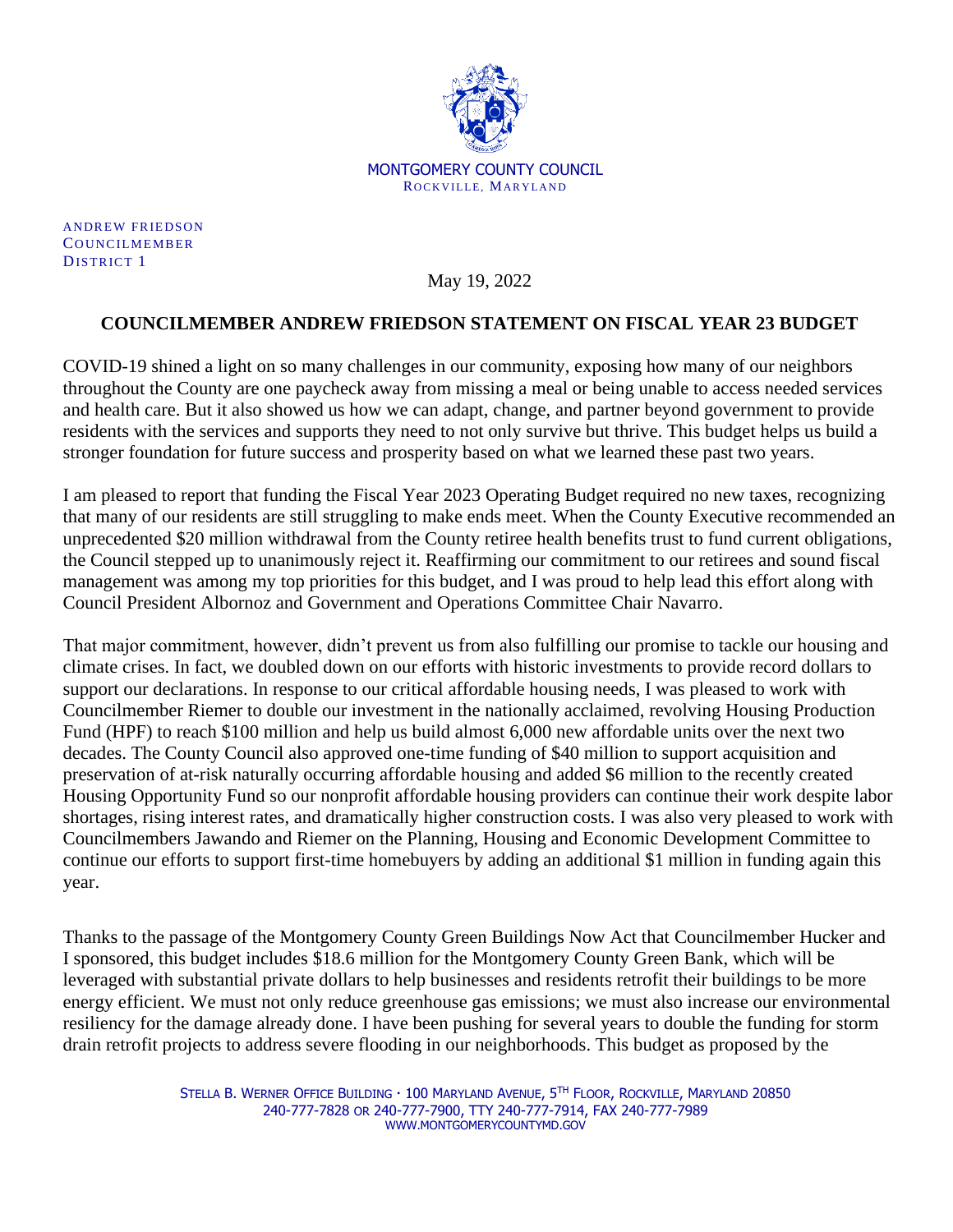Executive and supported by the Council now fulfills an urgent need for our environment, our public safety, and our quality of life. As part of other quality of life measures, this budget also includes over \$4 million to maintain and expand our tree canopy and restores \$1 million to patch and resurface roads.

The health of our local economy is always on my mind, especially as we rise to the challenge of recovering from the pandemic. This year's budget includes increased funding for the Montgomery County Economic Development Corporation, which is tasked with attracting and retaining employers to the county. I am particularly pleased about the direct assistance for disproportionately impacted Black-owned businesses, additional support for Visit Montgomery to support our hard-hit hospitality and tourism sector, and the inclusion of Business Development District Grants to promote placemaking and marketing efforts in some of our county's existing and emerging commercial areas like North Bethesda and Friendship Heights.

This capital budget includes critical transportation funding to advance the build-out of our bus rapid transit network, including on Rockville Pike and the North Bethesda Transitway near the 270-spur. Despite the County Executive's decision to delay the replacement of the Capital Crescent Trail Tunnel, we fought hard to make room for this \$55 million project amidst a long list of priority capital projects and we were able to stave off two and a half years from the County Executive's proposed delays. We also moved the needle on the Tuckerman Lane Sidewalk and Bikeway project, and made room for Summit Avenue Extended, a longstanding Town of Kensington transportation priority which will provide relief to traffic-burdened Connecticut Avenue. This budget also restores significant cuts to our parks and trails and includes critical funding for the exciting new park at the Women's Farm Market in Bethesda, which will bring to fruition a top priority of the 2018 Bethesda Downtown Plan.

Our non-profit partners are the extra layers of mesh in our social safety net that prevent vulnerable residents from falling through the cracks. I am so pleased this budget provides a well-deserved eight percent inflationary adjustment help them meet increased economic needs and service demands. The Nourishing Bethesda effort, which I have been proud to support from its inception, is one example of a partnership between faith, nonprofit, business, and community leaders that feeds hundreds of families each Friday. This budget provides \$250,000 for Nourishing Bethesda to expand their food assistance model and include wraparound services. I am also grateful to colleagues on the Health and Human Services Committee for supporting my request to add \$132,000 to Community FarmShare in this budget to provide weekly, fresh produce bags from local farms to the homes of 200 families in need in collaboration with Linkages to Learning and Montgomery County Public Schools Community Schools. Similarly, I am particularly pleased that we were able to add \$50,000 to help Nonprofit Village with their capacity building and support for local community-based organizations and \$100,000 to support A Wider Circle's critical efforts to help residents return to the workforce.

This budget recognizes the value of investing in our young people by inspiring them, fostering their interests, and equipping them with knowledge and life skills by fully funding the Montgomery County Public Schools and Montgomery College programmatic requests and providing unprecedented investments in our student's mental health and wellbeing including \$5.5 million to dramatically expand high school wellness centers led by Councilmember Navarro. After many years of starts and stops, the Noyes Library for Young Children Rehabilitation and Renovation project is finally fully funded, and thanks to our state partners and a significant county commitment, construction is scheduled to begin this fiscal year. Colleagues and I were able to provide \$1.8 million for KID Museum to provide experiential, hands-on learning, and scientific discovery at the new flagship site at Bethesda Metro through their extraordinary partnership with Montgomery County Public Schools.